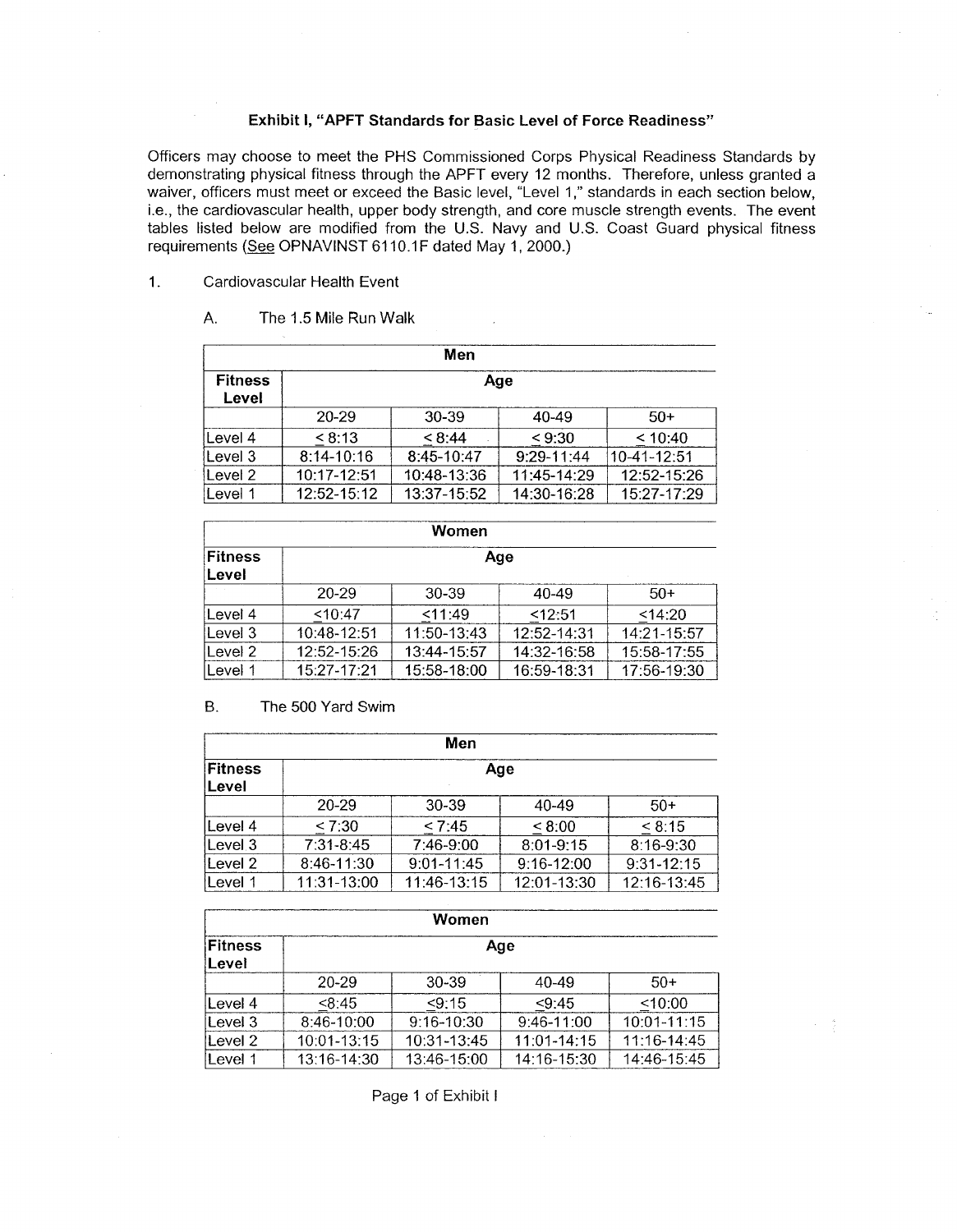## C. 450 Meter Swim

| Men                            |               |             |             |             |
|--------------------------------|---------------|-------------|-------------|-------------|
| Fitness<br>Age<br><b>Level</b> |               |             |             |             |
|                                | 20-29         | $30-39$     | 40-49       | $50+$       |
| Level 4                        | < 7:20        | < 7:35      | < 7:50      | < 8:05      |
| Level 3                        | $7:21 - 8:35$ | $7:36-8:50$ | 7:51-9:05   | 8:06-9:20   |
| Level 2                        | $8:36-11:20$  | 8:51-11:35  | 9:06-11:50  | 9:21-12:05  |
| lLevel 1                       | 11:21-12:50   | 11:36-13:05 | 11:51-13:20 | 12:06-13:35 |

| <b>Women</b>      |             |                |             |             |
|-------------------|-------------|----------------|-------------|-------------|
| Fitness<br>∣Level | Age         |                |             |             |
|                   | $20 - 29$   | 30-39          | $40 - 49$   | $50+$       |
| lLevel 4          | < 8:35      | < 9:05         | < 9:35      | < 9:50      |
| Level 3           | 8:36-9:50   | $9:06 - 10:20$ | 9:36-10:50  | 9:51-11:05  |
| Level 2           | 9:51-13:05  | 10:21-13:35    | 10:51-14:05 | 11:06-14:35 |
| Level 1           | 13:06-14:20 | 13:36-14:50    | 14:06-15:20 | 14:36-15:35 |

# 2. Upper Body Strength Event

 $\epsilon$ 

The Push-Up

|                         | Men       |           |       |           |  |
|-------------------------|-----------|-----------|-------|-----------|--|
| Fitness<br>Age<br>Level |           |           |       |           |  |
|                         | 20-29     | $30 - 39$ | 40-49 | $50+$     |  |
| Level 4                 | > 81      | > 74      | >67   | > 59      |  |
| Level 3                 | 71-80     | 64-73     | 56-66 | 49-58     |  |
| Level 2                 | 47-70     | 41-63     | 34-55 | $30 - 48$ |  |
| ∣Level 1                | $37 - 46$ | $31 - 40$ | 24-33 | 19-29     |  |

| Women                   |           |           |           |           |
|-------------------------|-----------|-----------|-----------|-----------|
| <b>Fitness</b><br>Level |           |           | Age       |           |
|                         | 20-29     | $30 - 39$ | 40-49     | -50       |
| Level 4                 | >44       | > 41      | > 37      | > 33      |
| Level 3                 | 39-43     | $35 - 40$ | 32-36     | 28-32     |
| Level 2                 | $21 - 38$ | 17-34     | $12 - 31$ | $10 - 27$ |
| Level 1                 | $16 - 20$ | 11-16     | 7-11      | $2 - 9$   |

Page 2 of Exhibit I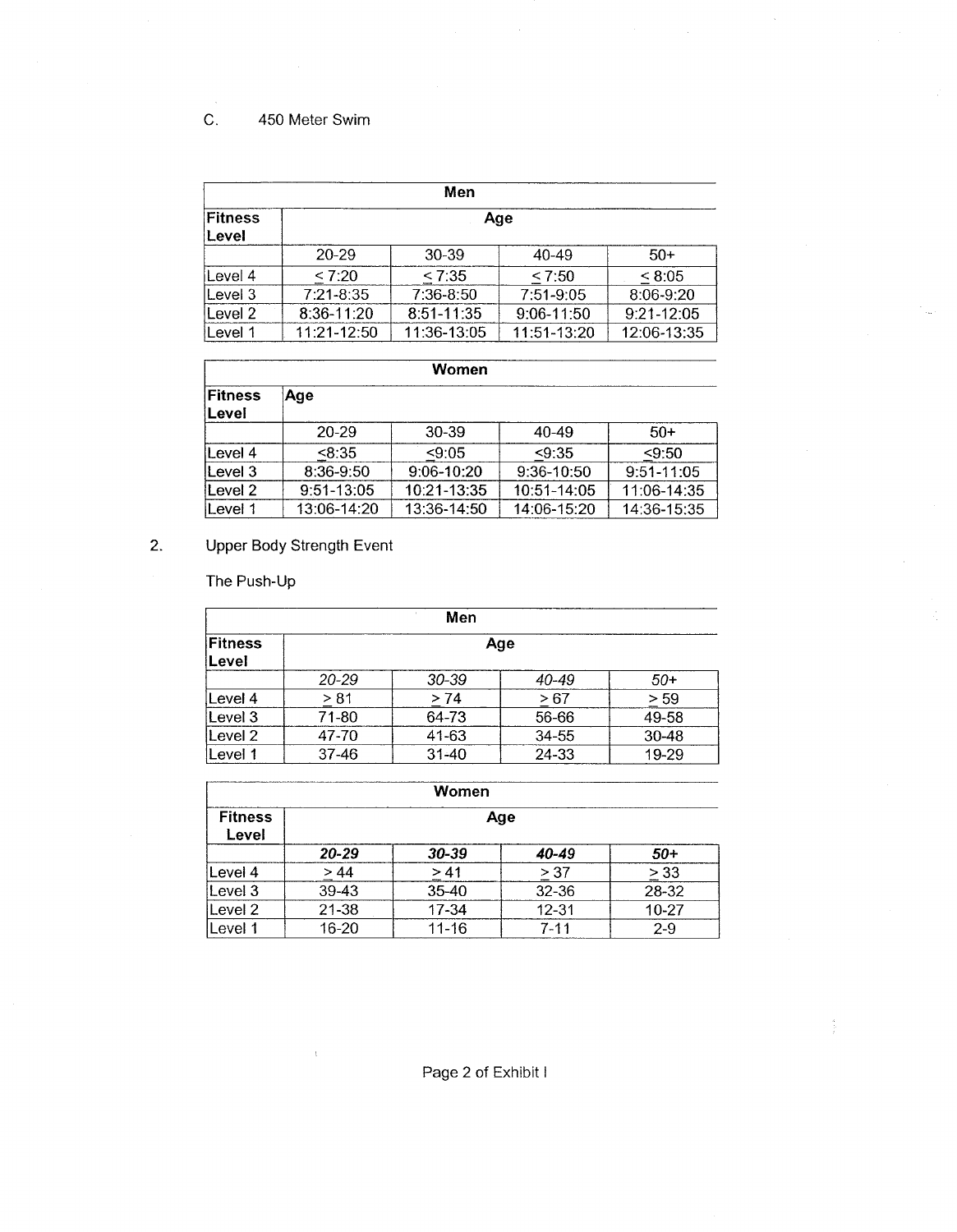## 3. Core Muscle Strength Event

## A. The Sit-Up

| Men                     |           |           |       |           |  |
|-------------------------|-----------|-----------|-------|-----------|--|
| <b>Fitness</b><br>Level |           |           | Age   |           |  |
|                         | $20 - 29$ | $30 - 39$ | 40-49 | $50+$     |  |
| Level 4                 | > 98      | > 92      | > 85  | >78       |  |
| Level 3                 | 87-97     | 81-91     | 76-84 | 71-77     |  |
| Level 2                 | 58-86     | 51-80     | 44-75 | $37 - 70$ |  |
| Level 1                 | 46-57     | 40-50     | 35-43 | 29-36     |  |

|                  | Women     |           |           |           |  |
|------------------|-----------|-----------|-----------|-----------|--|
| Fitness<br>Level | Age       |           |           |           |  |
|                  | $20 - 29$ | 30-39     | 40-49     | $50+$     |  |
| lLevel 4         | >98       | > 92      | > 85      | >78       |  |
| Level 3          | 87-97     | 81-91     | 76-84     | 71-77     |  |
| Level 2          | 58-86     | $51 - 80$ | 44-75     | $37 - 70$ |  |
| Level 1          | 46-57     | 40-50     | $35 - 43$ | 29-36     |  |

ć,

 $\frac{1}{2}$ 

### B. The Side-Bridge Exercise

÷.

| MFN                  |                    |  |
|----------------------|--------------------|--|
| <b>Fitness Level</b> | Time               |  |
| Level 4              | > 163 seconds      |  |
| Level 3              | 128 - 162 seconds  |  |
| Level 2              | $60 - 128$ seconds |  |
| Level 1              | $26 - 59$ seconds  |  |

## **WOMEN**

| Fitness Level | Time                |
|---------------|---------------------|
| Level 4       | > 135 seconds       |
| Level 3       | $103 - 134$ seconds |
| Level 2       | $41 - 102$ seconds  |
| Level 1       | $10 - 41$ seconds   |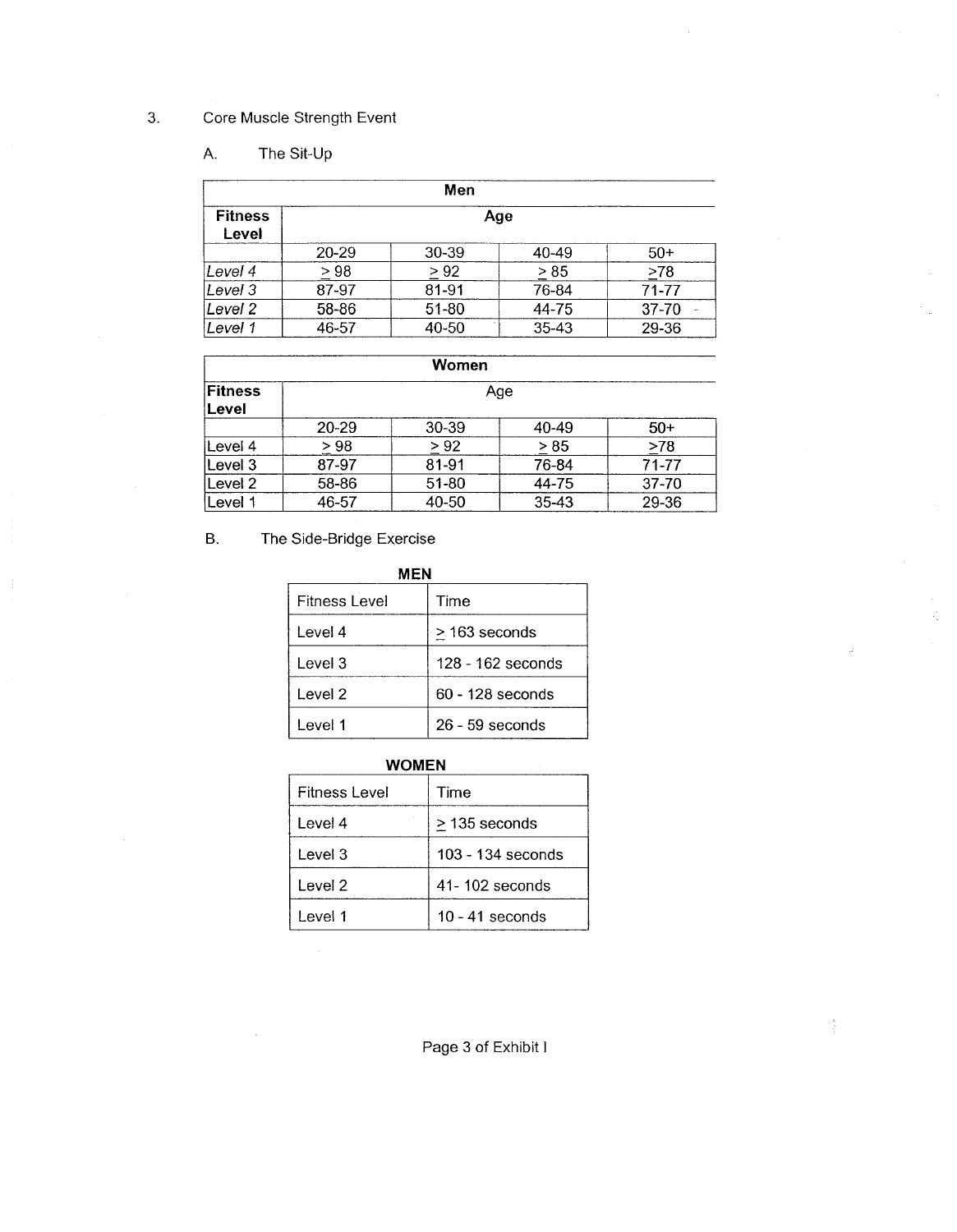#### **Exhibit 11, "Procedures for Conducting the APFT"**

#### 1. General APFT Procedures

- A. Officers must be evaluated by an active-duty commissioned officer from the Corps or one of the other Uniformed Services.
- B. Once an officer begins the first event of the APFT, the test must be completed within the 2-hours. For example, it is NOT acceptable to complete the run on one day and the push-ups and sit-ups on another day.
- C. It is the responsibility of the evaluator to make certain that the participant properly performs the events.
- **D.** The evaluator may spend as much time as necessary prior to the start of the APFT to review the proper technique for each event.
- E. The evaluator must be careful to count only properly performed repetitions and to alert the participant to the count after each repetition.
- 2. Procedures for Conducting APFT Events
	- A. The Side-Bridge
		- (1 Participants shall start by moving to the side-lying position of their dominant side, supported by the elbow, forearm, fist and foot of the top leg. The foot of the bottom leg is wrapped around so as to be on top of the other foot. Firmly press into the ground with the supporting arm, then raise the trunk and pelvis straight upward until they form a straight line with the legs. Do not let the trunk rotate forward or back, nor should the hips move to the rear. Hold this position as long as possible while continuing to breathe.
		- (2) The timer shall signal the start for all participants and call out 15-second time intervals until the completion of the event.
		- **(3)** The event is completed when the member can no longer properly hold the position.
		- **(4)** Time is recorded with a stopwatch to the nearest second.

Page 1 of Exhibit II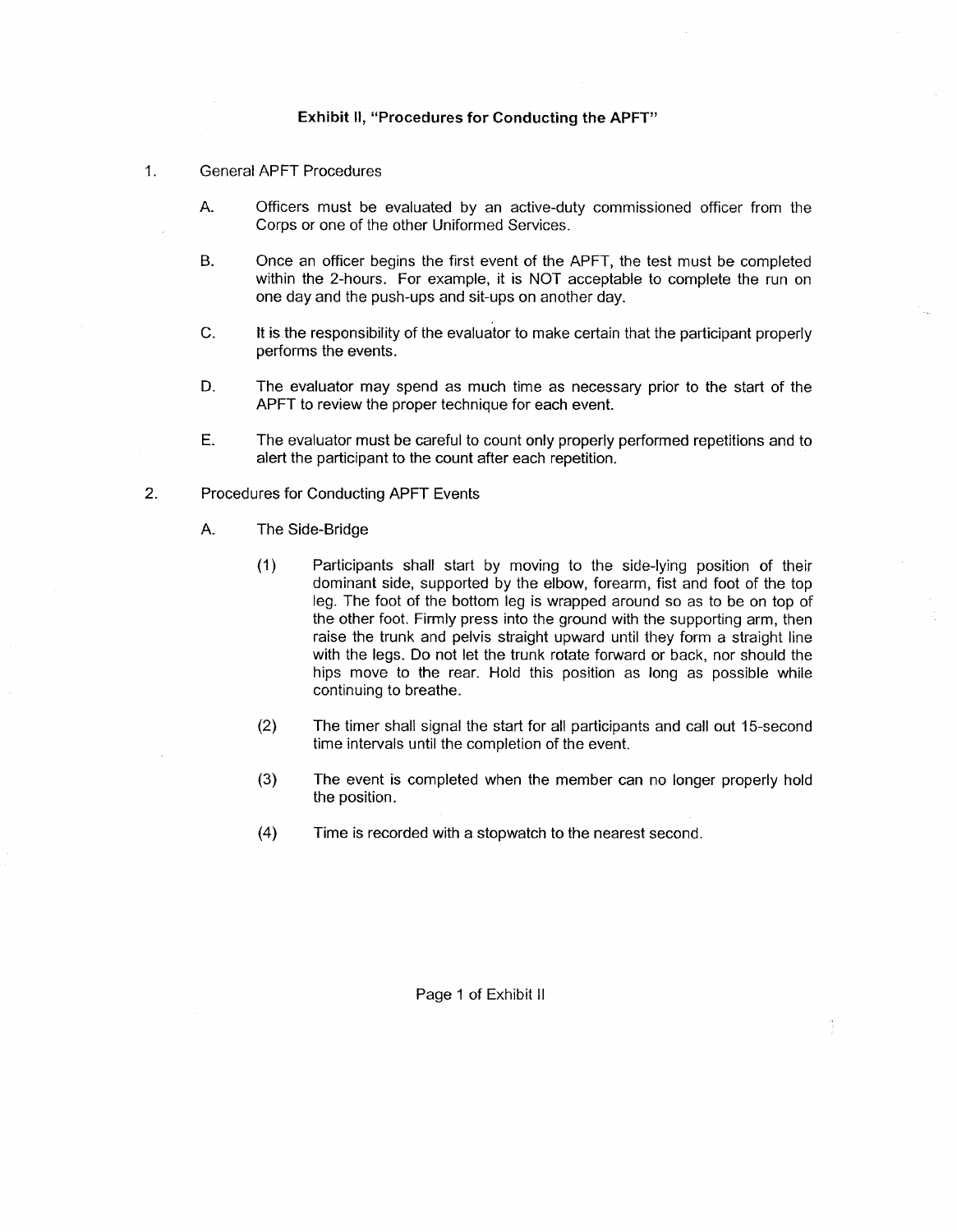-Side-Bridge starting position-



-Side-Bridge hold position-



- B. Sit-ups
	- (1) The event shall be conducted with a partner on a level surface on a blanket, mat, or other suitable padding. Shoes are optional.
	- (2) Sit-ups are conducted as follows:
		- a. Participants shall start by lying flat on their backs with knees bent, heels about 10 inches from buttocks. Arms shall be folded across and touching the chest, with hands touching upper chest or shoulders.
		- b. Feet shall be held to floor only by partner's hands.
		- **C.** The timer shall signal the start for all participants and call out 15 second time intervals until the completion of the event.
		- d. The participants curl their body up, touching elbows to thighs while keeping hands in contact with the chest or shoulders.
		- e. After touching elbows to thighs, the participants lie back, touching lower edge of shoulder blades to deck. This completes the repetition.

Page 2 of Exhibit II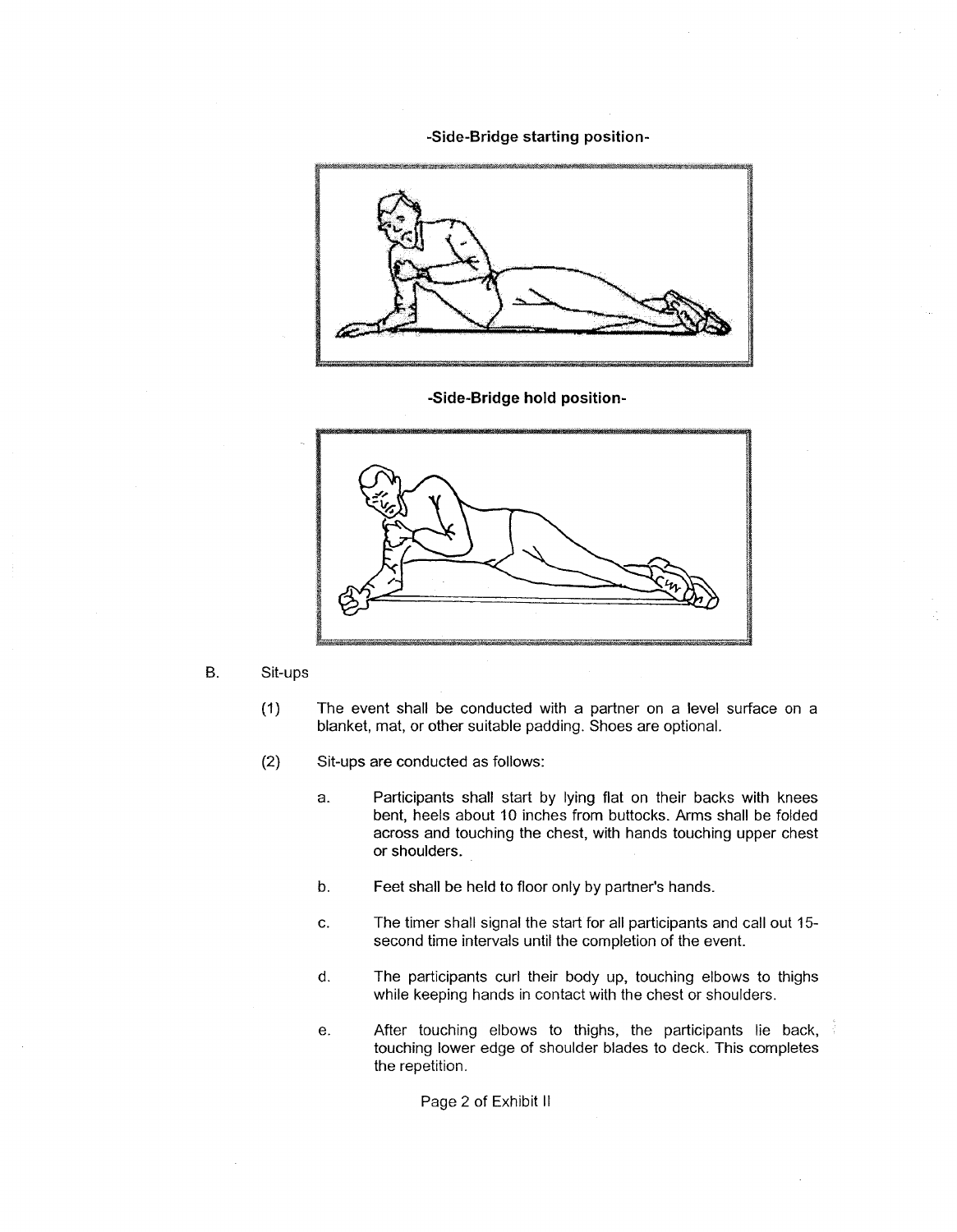- f. Participants may rest in either the up or down position.
- **(3)** Sit-ups are repeated correctly as many times as possible in 2-minutes. The officer's partner monitors participant for correct form, and counts the number of correctly performed sit-ups. incorrectly performed sit-ups shall not be counted.
- **(4)** The event is ended if participants:
	- a. Lower legs;
	- b. Raise feet off the ground/floor;
	- c. Lift buttocks off the floor;
	- **d.** Fail to keep arms folded across and touching chest; or
	- e. Fail to keep hands in contact with chest or shoulders.

**-Curl-up down position-** 



**-Curl-up up position-**



Page 3 of Exhibit II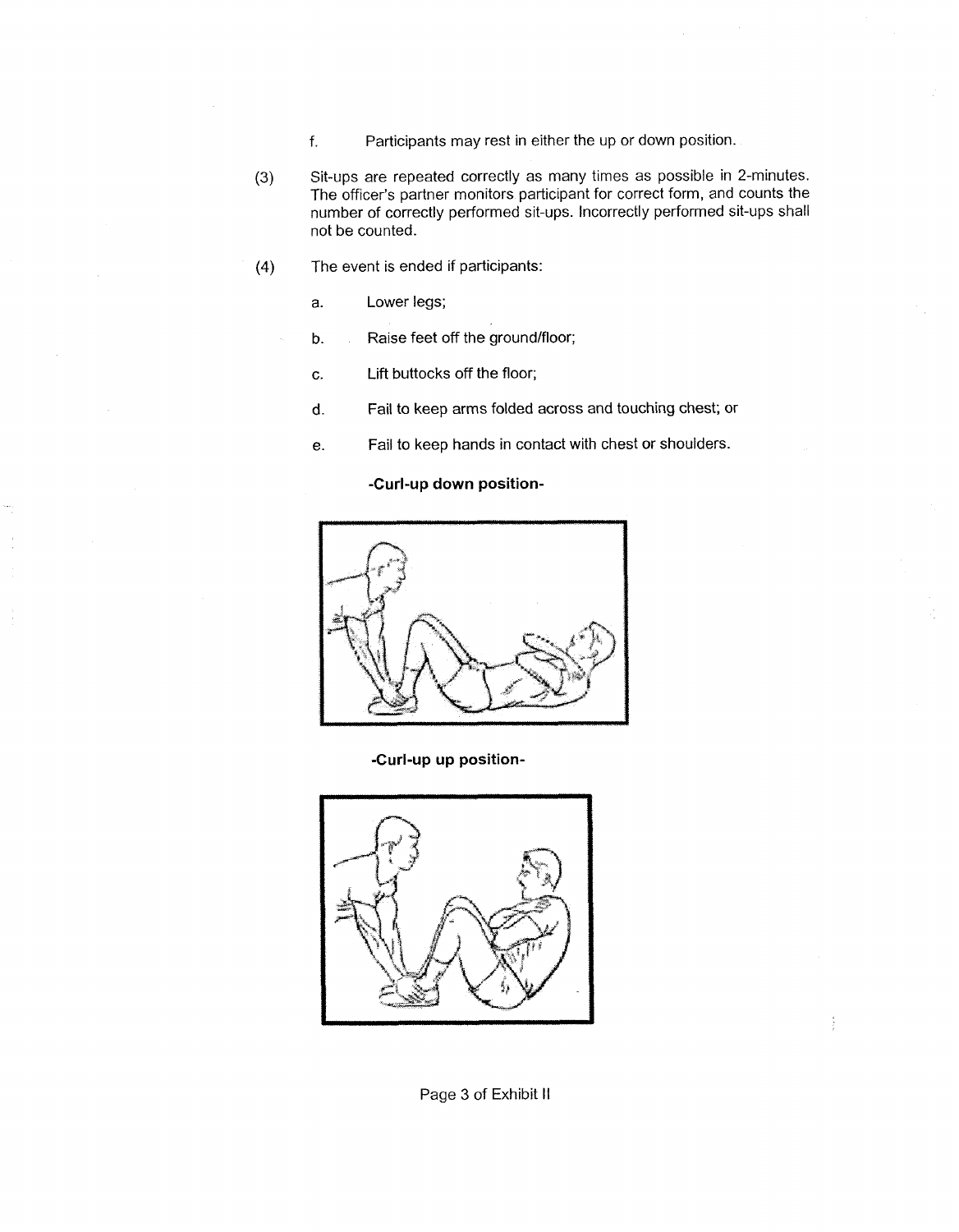- $\overline{C}$ . Push-ups
	- (1) Push-ups shall be performed with a partner on a firm or suitably padded, level surface. Shoes are optional.
	- (2) Push-ups shall be performed as follows:
		- a. The participants shall begin in the "front-leaning rest" position, hands placed on floor directly beneath the shoulders, both feet together on the floor.
		- **b.** The back, buttocks, and legs shall be straight from head to heels and must remain so throughout the test. Toes and hands shall remain in contact with the floor, not a wall or other vertical support surface.
		- c. The timer shall signal the start for all participants and call out 15 second time intervals until the completion of the test.
		- d. Participants shall lower the entire body as a single unit by bending the elbows until the upper arms, shoulders, and lower back are aligned and parallel to the deck.
		- e. Participants shall return to the starting position by extending the elbows, raising the body as a single-unit until the arms are straight. This completes the repetition.
		- **f.** Participants may rest only in the up position while maintaining the arms, back, buttocks, and legs in the straight position.
		- g. Push-ups are repeated correctly as many times as possible in 2 minutes. Partner monitors participant for correct form and counts the correctly performed push-ups. Incorrect push-ups shall not be counted
		- h. The event is ended if participants:
			- **I.** Touch the deck with any part of the body except hands and feet;
			- ii. Raise one or both feet or hands off the deck or ground; or
			- iii. Fail to maintain back, buttocks, and legs straight from head to heels.

Page 4 of Exhibit II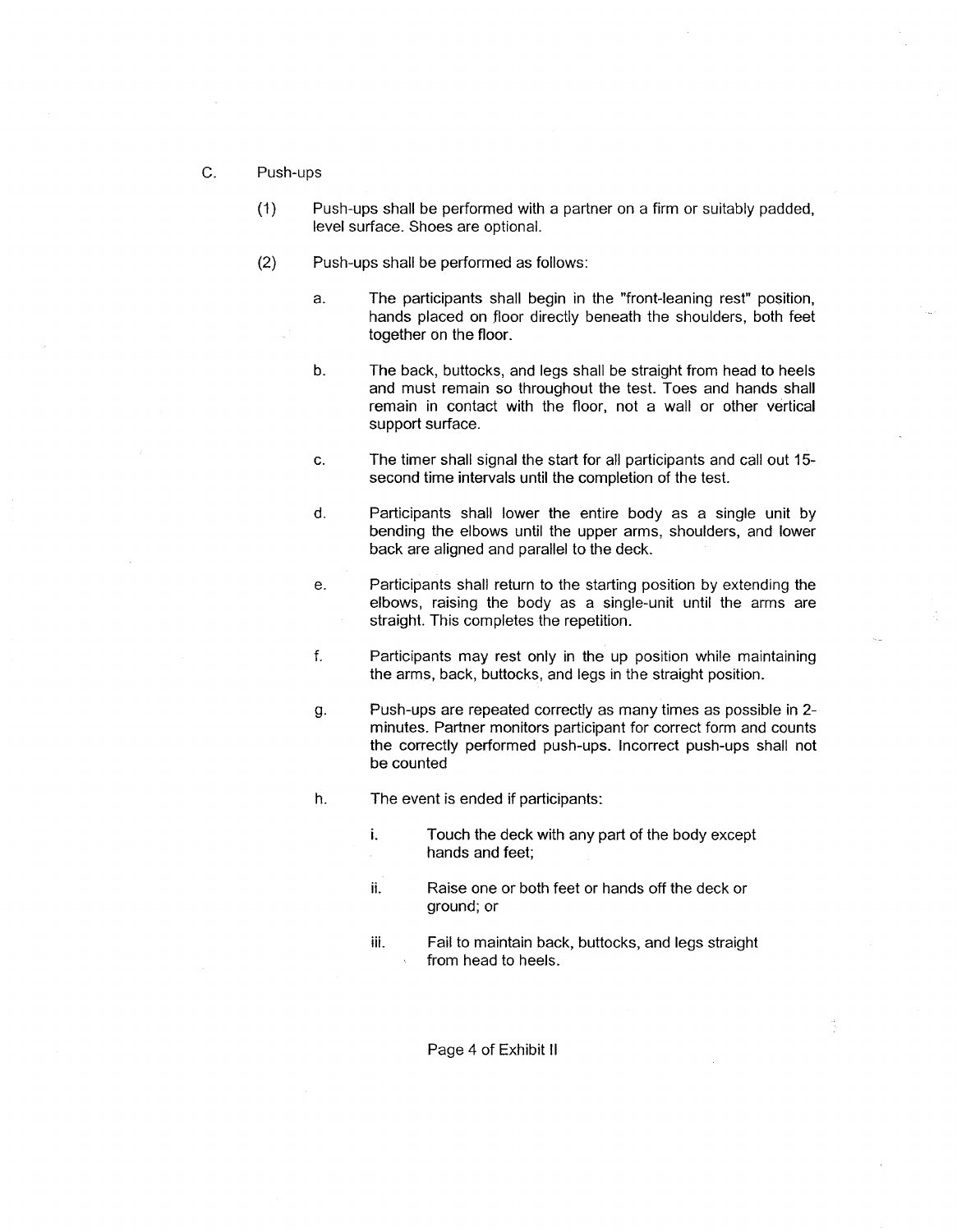**-Push-up up position-** 



**-Push-up down position-** 



- D. 1.5-mile run/walk
	- (1) The event consists of running or walking 1.5 miles as quickly as possible. Any combination of running or walking is allowed to complete the event.
	- (2) Members may conduct the event on a track or outdoor course where he or she deems the surface to be flat and solid.
	- **(3)** Members may conduct the event on a treadmill where appropriate facilities and equipment are reasonably available. The treadmill shall have the following features:
		- a. Motor-driven running surface belt with emergency stop button.
		- b. Adjustable speed displayed in miles per hour
		- c. Inclination adjustment.

Page 5 of Exhibit II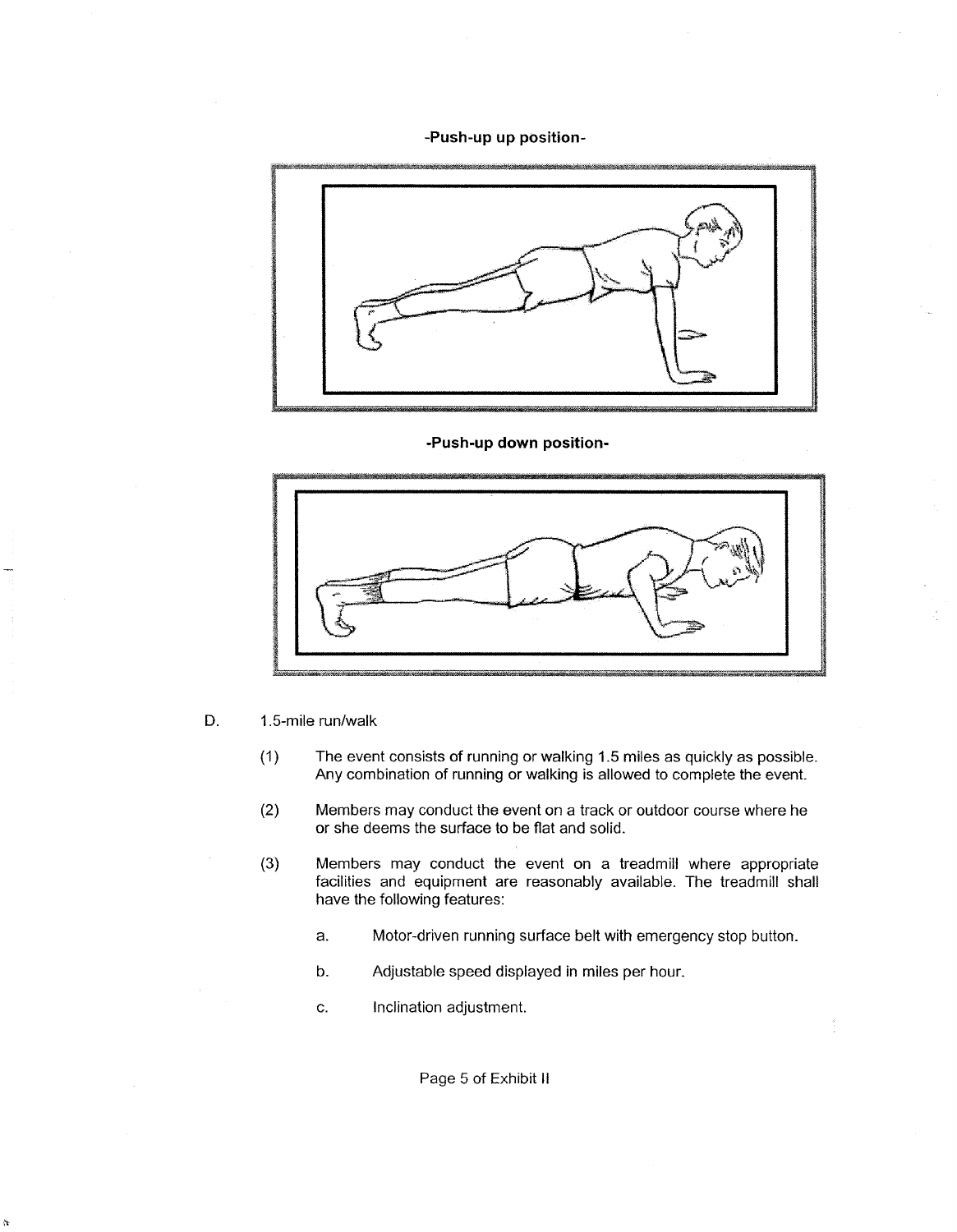- d. Odometer that accurately measures distance traveled in miles.
- e. Inclination and odometer have been calibrated immediately before the event.
- (4) The event shall be conducted on a track or outdoor course as follows:
	- a. All participants shall stand at the start line.
	- b. The timer shall signal the start for all personnel being tested and call out time interyals until completion of the test.
	- c. Time is recorded with a stopwatch to the nearest second
- (5) The event shall be conducted on a treadmill as follows:
	- a. Participant straddles the treadmill belt with the treadmill inclination set to 1.0 percent.
	- **b.** The timer shall signal the start and the participant starts the treadmill at the desired rate.
	- c. The timer calls out time intervals until completion of the test.
	- d. Time is recorded with a stopwatch to the nearest second.
	- e. Treadmill speed may be adjusted to the participant's comfort anytime during the test.
- (6) The event is ended if the participant:
	- a. Stops running or walking other than to retie a shoelace or remove a foreign object from the shoe.
	- b. Completes 1.5 miles; or
	- c. Changes the treadmill inclination from 1.0 percent.
- E. 500-yard or 450-meter swim
	- (1) The event consists of swimming 500 yards or 450 meters in the fastest time possible. Any swim stroke and turn may be used.
	- (2) The event shall only be conducted in a standard 25 or 50 yardlmeter swimming pool.
	- (3) Members may perform the swim event if facilities are reasonably available. Unless medically waived, members shall be required to participate in the 1.5 mile run/walk in instances where swimming facilities are not reasonably available.

Page 6 of Exhibit I1